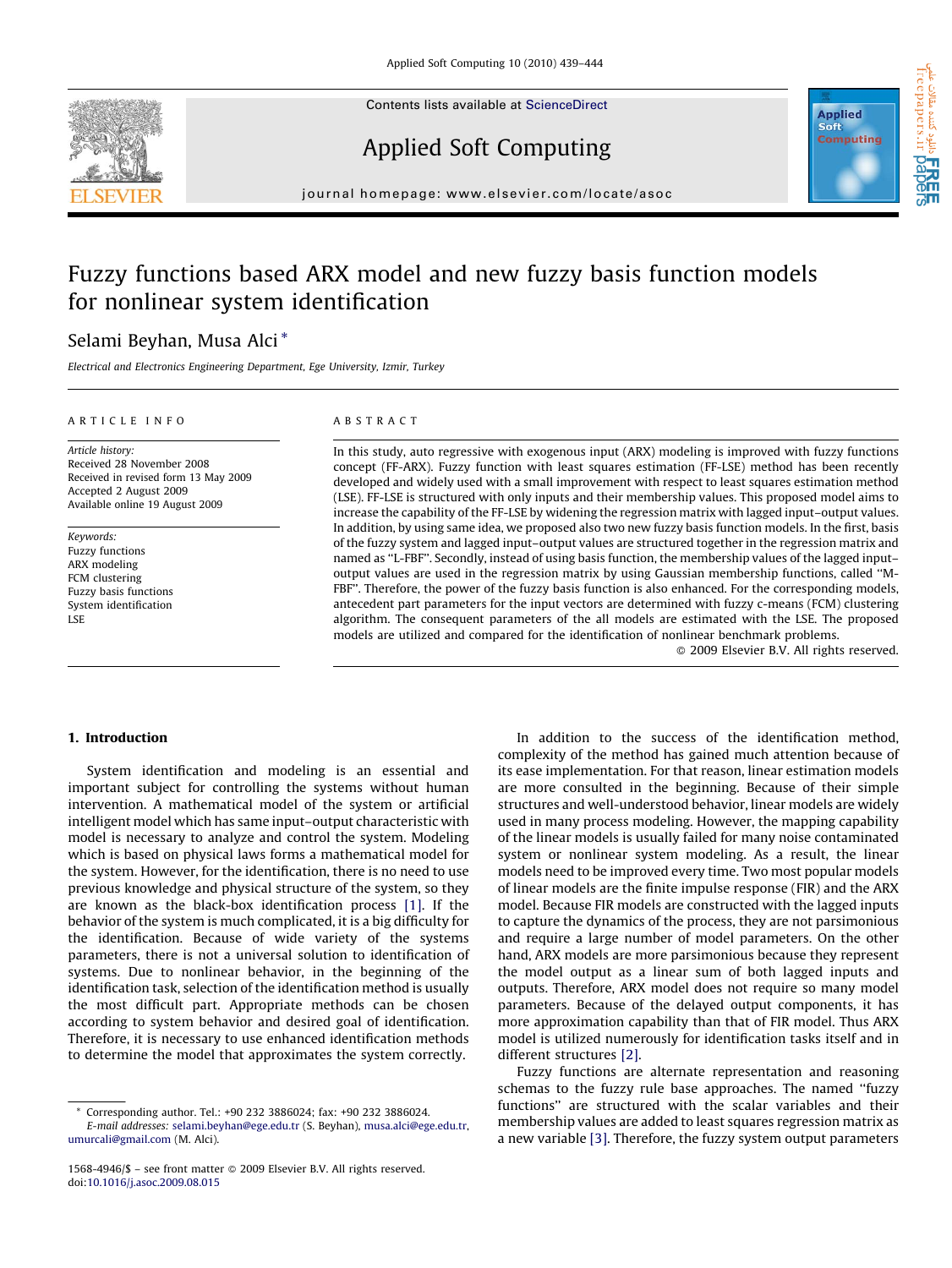<span id="page-1-0"></span>and least squares parameters are estimated with LSE. FF-LSE has been proved to result 10% better than LSE. The aim of this study is to improve the FF-LSE system performance. Although the research based on FF system development and mathematical basics has been started since 1999 [\[4–6\]](#page-5-0), the practical application to the system identification, pattern classification and regression has just begun after Türkşen's works [\[7\].](#page-5-0) In his study, the FF system and its comparison to the fuzzy rule base were demonstrated. The FF system is usually utilized for different problems such as, system identification  $[3,8]$  and pattern classification  $[9]$ . Turksen also recently published a review on the fuzzy system model related relation to the FF concept. The recent work, up to now, the review of the fuzzy system model relation to the FF concept is explained in [\[10\]](#page-5-0).

On the other hand, a fuzzy system was developed by Wang and Mendel using fuzzy basis functions (FBF), in a pretty construction [\[11\]](#page-5-0). In that work, fuzzy basis functions or normalized membership functions were proved as universal approximators by using Stone– Weierstrass theorem. The parameters were estimated with orthogonal least squares algorithm.

Organization of this paper is as follows; in the second part, previously known linear estimation models such as, LSE, ARX, FF-LSE and FBF modeling and the new proposed models such as, FF-ARX, L-FBF and M-FBF modeling are explained in detail. In third part, all methods discussed above are tested for the challenging nonlinear benchmark systems. Finally comparisons are made on computer simulations, and results of the study are represented here to show effectiveness of the proposed models.

# 2. Fuzzy functions based ARX model

The input–output characteristic of the nonlinear systems is changing naturally with high noise disturbance and its time varying behavior. Therefore, the input–output appearance may be linearly or nonlinearly changed. In order to extract these dynamics, we need to use combinatorial models of linear and nonlinear methods. To identify the highly nonlinear systems, strong nonlinear models should be used such as neural network, fuzzy logic or their complex recurrent models. These methods do perform highly nonlinear static mapping. However for linear or less nonlinear systems, these nonlinear models are not well suited, resulting in less accurate identification. There should be used linear–nonlinear methods together. Several researchers have already focused on this topic in detail. In Ref. [\[12\],](#page-5-0) the linear dynamic part was constructed by Laguerre basis and the static nonlinear part was constructed by the wavelet network, which gives effective results. By the same construction, Laguerre basis and fuzzy logic combination was studied in [\[13\].](#page-5-0) Finally, another model [\[14\]](#page-5-0) was designed as a combination of stable linear system and neural network models. But in those models, the methods were more parametric and they need to use fine optimization methods. In fuzzy function modeling, parameters are linearly estimated by LSE and less number of parameters is used as compared to above models. But the regressor part of the fuzzy function is the linear and nonlinear functions of the input– outputs, so that the resulting system modeling is extracting dynamics of the models as well as above more complex methods. Therefore, fuzzy function modeling is more parsimonious than previous models.

#### 2.1. Least squares estimation modeling

The LSE modeling is the basic linear regression model based on the minimization of error squares [\[15\].](#page-5-0) The output values  $\{y_k\}$  $k = 1, 2, \ldots, N$  of the LSE model are the linear functions of the one or more input values  $\{u_{i,k}\}\$ i = 1, ..., nd and  $k = 1, 2, \ldots, N$ . Here, N is the number of samples and nd is the number of inputs.

$$
\hat{y}(k) = \beta_0 + \sum_{i=1}^{nd} \beta_i u_i(k) + \varepsilon = \beta_0 + \beta_1 u_1(k) + \dots + \beta_{nd} u_{nd}(k) \tag{1}
$$

where  $\beta_0$  is the constant (intercept parameter),  $\beta_i$ s are the regressor coefficients (slope parameters) and  $\varepsilon$  is the random errors (or residuals) of the estimation and  $\hat{y}(k)$ ,  $u_i(k)$  are the process output and input at time step ''k'', respectively. The aim of LSE is to find unknown parameters  $\beta_i$ s *i* = 1,2, ..., nd with minimum sum squared error. The inputs and outputs are shown in the matrix form as following.

$$
Y_{N\times 1} = \varphi_{N\times (nd+1)}\beta_{(nd+1)\times 1} + \varepsilon_{N\times 1}
$$
\n(2)

In this representation;  $\varphi_{N,nd+1}$  is the regression matrix,  $\varphi_{1 \times (nd + 1)}(k)$ =[1u<sub>1</sub>(k)u<sub>2</sub>(k)...u<sub>nd</sub>(k)]<sup>T</sup> is the regression vector at time index "k". The  $Y_{N\times 1}$  = [ $y_1, y_2, ..., y_N$ ] represents the sampled output,  $\beta_{(nd+1)\times 1}^T = [\beta_0, \beta_1, \ldots, \beta_{nd}]$  represents the parameter vector, and  $\varepsilon_{N\times 1}^T = [\varepsilon_1, \varepsilon_2 \dots \varepsilon_N]$  represents the error vector.

The aim is to minimize the objective function's sum of error squares as follows,

$$
J = \sum_{k=1}^{N} \left[ y(k) - (\varphi(k)\beta) \right]^2
$$
  
= 
$$
\sum_{k=1}^{N} \left[ y(k) - (\beta_0 + \beta_1 u_1(k) + \dots + \beta_{nd} u_{nd}(k)) \right]^2
$$
 (3)

To minimize the objective function, optimally, it is necessary to take the derivative with respect to the  $\beta$  parameters, resulting,

$$
\min J = (Y - \varphi \beta)^T (Y - \varphi \beta) = e^T e
$$

$$
\frac{\partial J}{\partial \beta} = 2e^T \frac{\partial e}{\partial \beta} = 2(Y - \varphi \beta)^T (-\varphi) = 0
$$

$$
(-\varphi)^T (Y - \varphi \beta) = 0
$$

$$
(\varphi^T \varphi) \beta - \varphi^T Y = 0
$$

where  $\beta$  is the optimal parameter vector to minimize the sum square errors as fallows.

$$
\beta = (\varphi^T \varphi)^{-1} \varphi^T Y \tag{4}
$$

# 2.2. ARX modeling

ARX modeling is the simplest, linear, auto regressive, equation error model and it is a base for the other advanced stochastic blockbox models. ARX model parameters are also estimated with the superior least squares method [\[1\]](#page-5-0).

At first, the block-box model input–output pairs are measured from the process and then used for the estimation of the model parameters. The inputs and the corresponding outputs are  $\{u_i\}$ ,  $\{v_i\}$ ,  $i = 1, 2, \ldots, N$  respectively and N is the number of input–output samples.

$$
y(k+1) = \sum_{i=0}^{nd} \beta_i u(k-i) + \sum_{j=1}^{np} \alpha_j y(k-j) + \varepsilon
$$
 (5)

where  $y(k)$  and  $u(k)$  are the process output and input at time step " $k$ ". In Eq. (5), nd is the number of lagged inputs and np is the number of lagged outputs. To find the parameters  $\beta_i$ s and  $\alpha_i$ s, the same procedure is followed as above. The matrices and equations as in Eqs.  $((2)-(4))$  are constructed and optimal parameters are calculated in the same way. The choice of the lagged vectors of the input and output terms is dependent to system dynamics.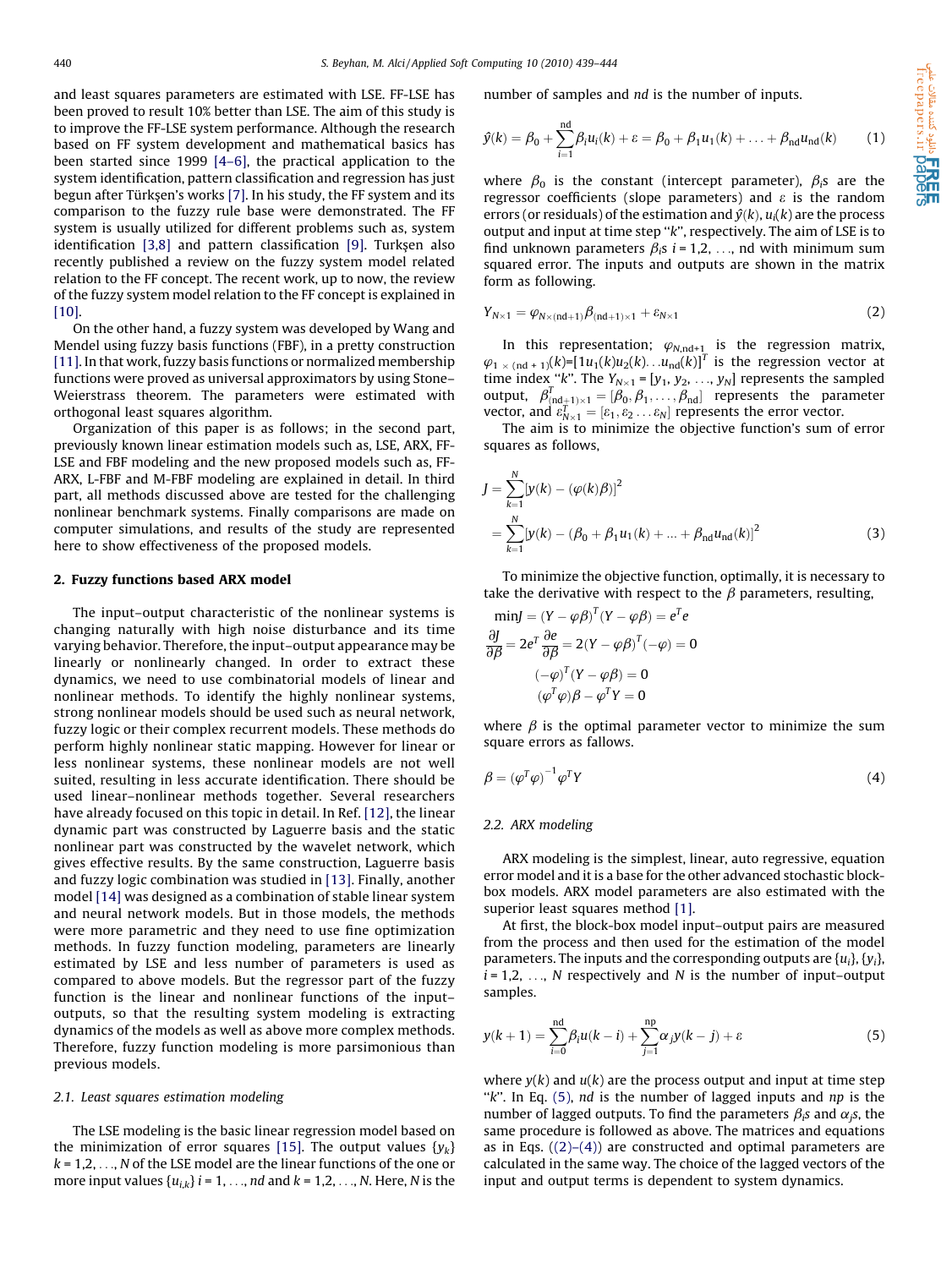# <span id="page-2-0"></span>2.3. FCM clustering

The FCM algorithm is one of the clustering and structure identification methods. It was developed and used for different purposes such as by Abonyi and Feil [\[16\]](#page-5-0), Xiong et al. [\[17\]](#page-5-0), and Cheng and Lin [\[18\].](#page-5-0) For the proposed model, FCM algorithm is necessary to determine the regression matrix vector membership values and cluster centers. In FCM, the data sample can belong to more than one cluster with different fuzzy membership values that represent the degree of membership between data and centers of clusters [\[19\].](#page-5-0)

At each iteration  $l$  ( $l$  = 0,1, 2,..), the membership values ( $u_{ik}$ ) and cluster centers  $(c_i)$  are determined as following;

$$
u_{ik} = \frac{1}{\sum_{j=1}^{C} \left( \frac{||x_k - c_j||}{||x_k - c_j||} \right)^{2/(m-1)}}, \quad 1 \le i \le C, \quad 1 \le k \le N
$$
 (6)

$$
c_{i} = \frac{\sum_{k=1}^{N} (u_{ik})^{m} x_{k}}{\sum_{k=1}^{N} (u_{ik})^{m}}, \quad 1 \leq i \leq C
$$
 (7)

The cost function which minimizes the Euclidian distance between the cluster centers and samples can be expressed as following.

$$
J_m = \sum_{k=1}^{N} \sum_{i=1}^{C} (u_{ik})^m ||x_k - c_i||^2, \quad 1 < m \le \infty
$$
 (8)

The algorithm is terminated when  $||U^{l+1} - U^l|| < \varepsilon$ , where the  $U$ matrix is constructed with membership values of data points computed from Eq. (6),  $\varepsilon$  is a small constant to stop clustering algorithm and  $l$  is iteration number. Where the  $N$  is number of samples, the  $C$  is number of clusters, and the  $m$  is weighting factor, which is selected as 2 at all computer simulations.

## 2.4. Fuzzy functions based LSE (FF-LSE)

In last years, fuzzy function subject has got more attention for the identification and classification because of its simple structure and higher approximation capability. In the development of fuzzy function, the LSE method and FCM method are enough for FFs. For that reason, without any knowledge of fuzzy system concept somebody can construct and use the FFs for the desired task. For the FF-LSE, the least squares regression matrix is defined as  $\varphi = [1 \; b \; X]$ , where X is the input vectors and  $b$  is the normalized membership values of these input vectors. The FF-LSE construction can be done in the following steps [\[3\]](#page-5-0).

(1) Perform the FCM algorithm and define the (local) optimum membership values of the inputs ( $u_{ik}$ , computed from Eq. (6)). Then determine an alpha-cut  $(\alpha)$  to eliminate harmonics generated by FCM.

$$
\mu_{ik} = \begin{cases} u_{ik} & \text{if } u_{ik} \ge \alpha \\ \alpha & \text{if } u_{ik} < \alpha \end{cases}
$$
 (9)

(2) Normalize the membership values  $\mu_{ik}(l)$  as

$$
\gamma_{ik} = \frac{\mu_{ik}(x_k)}{\sum_{i=1}^{C} \mu_{ik}(x_k)}\tag{10}
$$

(3) Finally construct the new least squares matrix with inputs and these normalized membership values. The  $b_i = \{\gamma_{ik} | i = 1, \ldots, C\}$  $k = 1, \ldots, N$ } has the normalized membership functions values. The  $b_i$  has the membership values of this vector with respect to all centers for given input. The estimated output values are

#### written below.

$$
Y_{N\times 1} = \varphi_{N\times (np+nd+1)}\beta_{(nd+nd+1)\times 1} + \varepsilon_{N\times 1}
$$
\n(11)

Then by using Eq. [\(4\)](#page-1-0) we can find the parameters by LSE method. Here different function of the membership values is also defined and tested in [\[3,8\]](#page-5-0) to obtain better results such as  $b^2$ ,  $b^m$ , exp(b).

#### 2.5. Proposed Model 1: Fuzzy Functions in ARX model (FF-ARX)

The higher approximation capability of the ARX model with respect to LSE for identification is embedded into fuzzy function. In fact the FF is constructed with linear and nonlinear parts. In other words, we combined the fuzzy functions with ARX structure using the LSE. The resulting model is basically a linear estimation but nonlinear in behave since membership values are determined in nonlinear sense. For the FF-ARX model, different delays are applied for the model and so there is seen an enhancement in the approximation capability. The proposed model has importance for nonlinear systems. So the corresponding task is performed by using linear and nonlinear parts of the fuzzy function together. The consequent FF-ARX model is shown in Fig. 1.

One advantage of the FF-ARX model is the one-step modeling. There is no need of an optimization method and hence local minimum problem does not occur. First part of the work is depending on the FCM clustering algorithm. Initially, inputs are clustered at once and the resulting membership values are determined by the FCM for the FF. Then the FF and the ARX structures or regressors are combined to construct the FF-ARX structure. Finally, the LSE is enough to identify complicated model estimation.

#### 2.6. Fuzzy Logic Systems (FLS) and Fuzzy Basis Functions (FBF)

A fuzzy system is a universal approximation tool that consists of a set of IF-THEN type rule bases, each of which has an antecedent and consequent parts [\[19\]](#page-5-0). These rule bases have rules to indicate the system input–output relations. Rules are constructed with linguistic propositions, which have linguistic variables and linguistic values. In fuzzy systems, these linguistic values are represented with membership functions. Therefore, they are the



Fig. 1. FF-ARX model.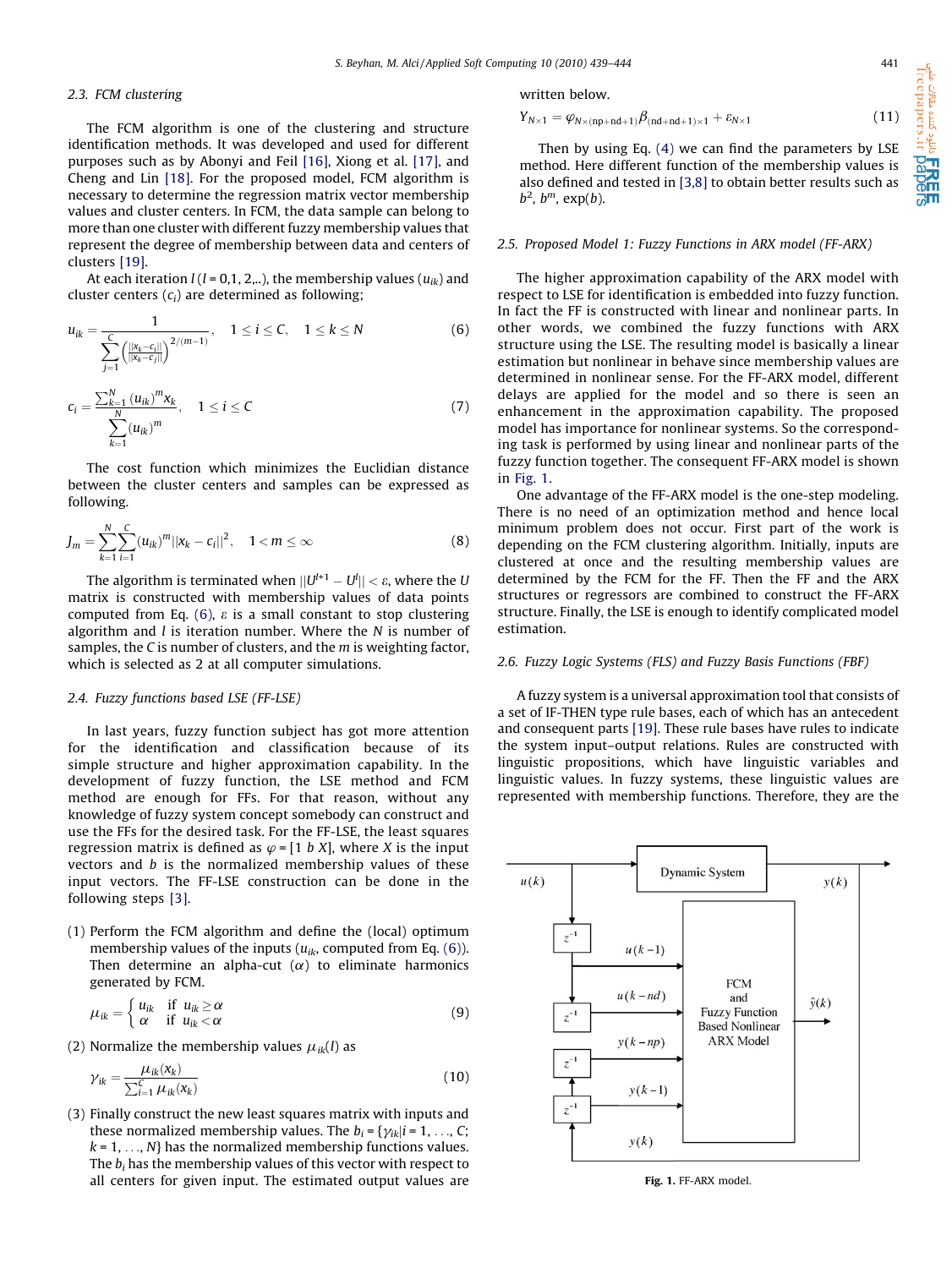basic and essential elements of the rule base. A fuzzy system is not linear with respect to membership functions. A fuzzy rule-base consists of M rules is represented by Jang et al. [\[15\]](#page-5-0), and Wang [\[19\]](#page-5-0) as follows;

$$
R_l: IFx_1 \text{ is } A_1^l \text{ and } x_2 \text{ is } A_2^l \text{ and } ... \text{ and } x_n \text{ is } A_n^l, \text{ THEN } y^l \text{ is } B^l \tag{12}
$$

where  $l = 1, 2, \ldots, M$ ,  $x_i(i = 1, 2, \ldots, n)$ , inputs to fuzzy system, y is output variable,  $A_i^l$ ,  $B_i^l$  are linguistic values which are represented by membership functions.

FLS: A fuzzy logic system can be represented as a nonorthogonal expansion using normalized input membership functions [\[19\]](#page-5-0),

$$
f(x) = \sum_{l=1}^{M} p_l(x) y_l
$$
 (13)

where  $y_1 \in R$  are constants or output weights. The normalized input membership functions  $p_i(x)$  are defined as follows;

$$
p_l(x) = \frac{\prod_{i=1}^n \mu_{A_i^l}(x_i)}{\sum_{l=1}^M \prod_{i=1}^n \mu_{A_i^l}(x_i)}
$$
(14)

where  $l = 1, 2, \ldots, M$  rule index, and  $\mu_{A_i^l}(x_i)$  are the Gaussian membership functions. The fuzzy model in Eqs. (13) and (14) is formed using singleton fuzzifier, product inference engine, and center of average defuzzifier [\[19\]](#page-5-0). The Gaussian membership functions are defined as fallows.

$$
\mu_{A_i^l}(x_i) = \exp\left[-\left(\frac{x_i - c_i^l}{b_i^l}\right)^2\right]
$$
\n(15)

Where the  $c_i^l$ ,  $b_i^l$ , and  $y_l$  parameters are centers and variances of the Gaussian membership functions and output weights, respectively. In the training part of the identification, these variables are updated with optimization algorithms such as gradient descent or Genetic Algorithms [\[15,19\].](#page-5-0)

FBF: A fuzzy system (Eq. (13)) can be represented by series expansions of the basis functions (Eq.  $(14)$ ) [\[11\]](#page-5-0). It is a linear combination of basis that brings us to use linear estimation methods to use parameter estimation. Differences of the FBF system with respect to FLS, the membership function parameters are such as centers or standard deviations in Eq. (15) are determined by the FCM clustering algorithm or optimization algorithms. However, the output weight parameters are estimated by linear estimation methods. The kth sample regression vector is defined as  $\varphi(k) = [p_1(k) p_2(k) \dots p_M(k)]^T$ , where *M* is the number of rules.

The FF model in Section [2.4](#page-2-0) and FLS model in Section [2.6](#page-2-0) are different methods. Due to parameter estimation, the FF concept is more similar to the FBF modeling. However, by looking the regression matrix construction, the FF modeling and FBF modeling are also different methods. The small difference between them brings the more or less degree of nonlinearity mapping. From the simulation results, the comparison is explained between methods.

# 2.7. Proposed fuzzy basis function models

The fuzzy basis function modeling brings us to see that the fuzzy system output parameters are linearly dependent to fuzzy system. Therefore, the output parameters can be determined in linear sense. Here, for the sake of simplicity, all model output parameters of FBF models are estimated with LSE.

2.7.1. Proposed Model 2: Lagged Terms Based Fuzzy Basis Functions (L-FBF)

The first proposed FBF model (L-FBF) regression matrix is constructed with lagged input–output vectors and the fuzzy basis. The regression vector  $\varphi = [1 \ u \ y \ p(u) \ p(y)]^T$  is given by,

$$
\varphi(k) = [1 \quad u(k-1) \dots u(k-np) \quad y(k-1) \dots y(k-nd) \n\mu_1(u(k-1)) \dots \mu_M(u(k-np)) \quad \mu_1(y(k-1)) \dots \mu_M(y(k-nd))]^T
$$

$$
\mu_1(u(\mathbf{x}-\mathbf{1}))\cdots\mu_M(u(\mathbf{x}-\mathbf{1}\mathbf{p}))\mu_1(\mathbf{y}(\mathbf{x}-\mathbf{1}))\cdots\mu_M(\mathbf{y}(\mathbf{x}-\mathbf{1}\mathbf{q}))
$$
\n(16)

where the np is number of input delay, the nd is the number of output delay. To implement this method for identification, the following steps can be carried out.

- Define how many input–output lagged terms are used in regression vector. It can be changed by considering the model complexity.
- Perform FCM clustering algorithm to determine the centers of the regressors. The Gaussian membership functions are used with 0.5 width.
- Do normalization for the corresponding part of the regressor and construct the regression matrix.
- Calculate the weight parameters of the model by using the LSE method.

# 2.7.2. Proposed Model 3: Membership Functions Based Fuzzy Basis Functions (M-FBF)

In the second proposed FBF model (M-FBF) regression matrix is constructed with the lagged input–output vectors and the membership values of these vectors. The membership functions are chosen as Gaussians functions with 0.5 width and the centers are determined by the FCM method. The regression vector is given by,

$$
\varphi = \begin{bmatrix} 1 & u & y & \mu(u) & \mu(y) \end{bmatrix}^T \tag{17}
$$

and it is expressed more clearly as following,

$$
\varphi(k) = \begin{bmatrix} 1 & u(k-1) \dots u(k-np) & y(k-1) \dots y(k-nd) \\ \mu_1(u(k-1)) & \dots \mu_M(u(k-np)) & \mu_1(y(k-1)) \dots \mu_M(y(k-nd)) \end{bmatrix}^T
$$
\n(18)

This structure does not need normalization; exact membership value of the corresponding data is located in regression matrix. In order to implement this method for identification, the following steps can be carried out.

- Define how many input–output lagged terms are used in regression vector. It can be changed by considering the model complexity.
- Perform FCM clustering algorithm to determine the centers of the regressors. The membership functions are chosen as Gaussians functions with 0.5 standard deviation. Construct regressor matrix as Eq. (17).
- Finally, calculate the weight parameters of the model by using the LSE method.

# 3. Simulation results

In simulations, firstly, a simple dynamic function approximation is identified by the three proposed models and then, two benchmark problems are employed to identify and compare the three proposed models with other methods. In the simulations for the faith comparison, same numbers of delays are used for inputs and outputs. In simulation results; the ARX, the FBF, the proposed FF-ARX, L-FBF, and M-FBF models are compared. In the end, there is seen that the proposed models, which are the FF-ARX and the L-FBF, have better resulting MSE values than others do. In simulations, the alpha-cut is selected as 0.6 and  $\varepsilon$  is used as 0.001 in FCM clustering.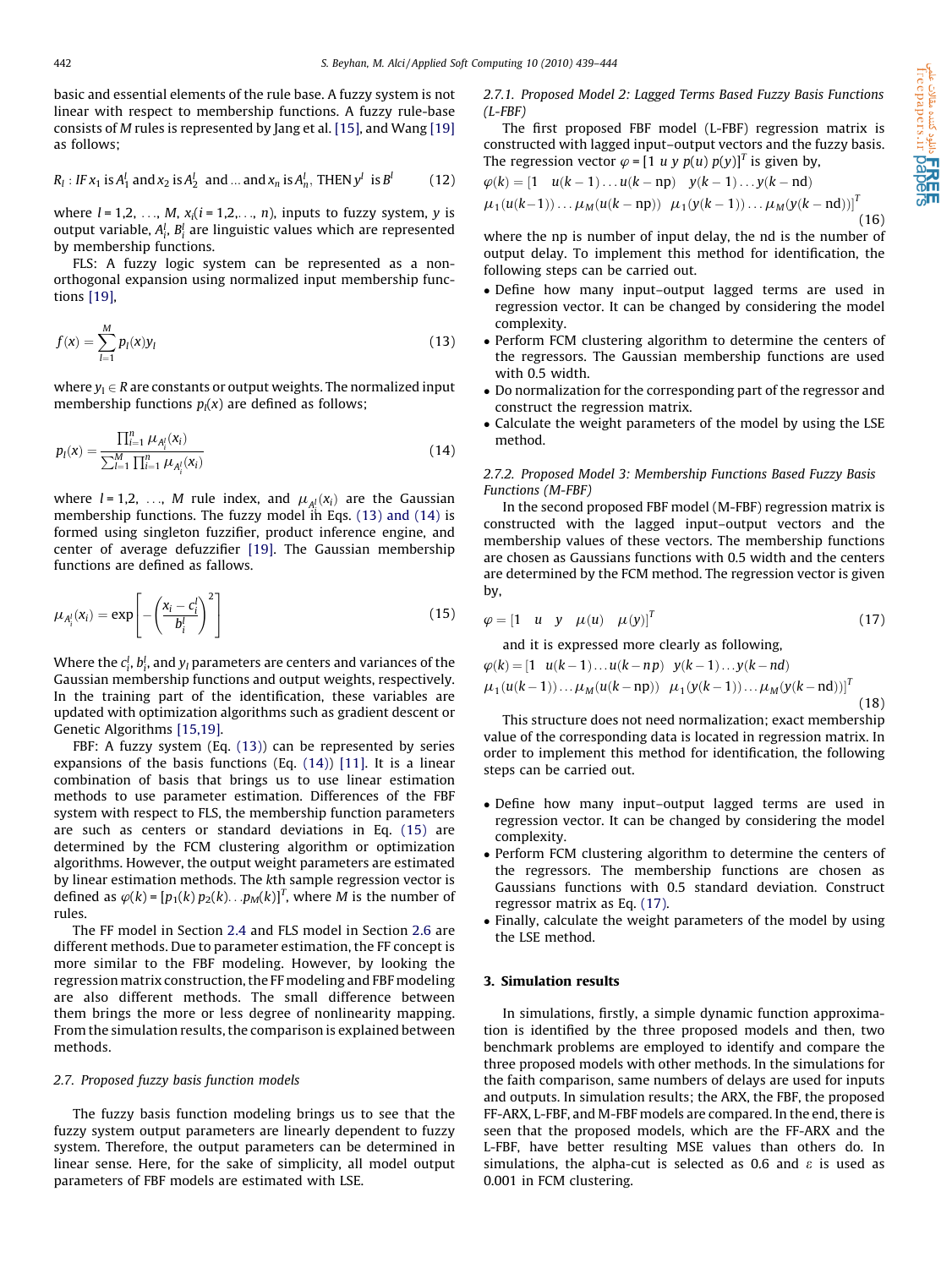#### <span id="page-4-0"></span>3.1. Simple nonlinear function approximation

The aim of this testing is to see the function approximation capabilities of proposed models before the highly dynamic nonlinear systems identification. For training 150 samples of input–output data is generated by the following functions [\[20\],](#page-5-0)

$$
yd(n) = \frac{yd(n-1)}{1 + yd(n-1)^2} + u(n)
$$
 where the input  

$$
u(n) = \sin\left(\frac{2\pi n}{25}\right).
$$

To see the effectiveness of the proposed models, the frequency of the input and the one of function parameters are changed and also normally distributed white noise is added to the input in test phase. For testing 150 samples of input–output data generated by the following functions,

$$
yd(n) = \frac{1.5 \times yd(n-1)}{1 + 1.5 \times yd(n-1)^{2}} + u(n)
$$
 where the input  

$$
u(n) = \sin\left(\frac{2\pi n}{50}\right) + v, v \sim N(0, 0.22)
$$

In this simulation, the input  $u_{k-1}$  and the output  $y_{k-1}$  vectors are clustered in two groups. As a result, the regression matrix is constructed by seven vectors for the FF-ARX, the L-FBF and the M-FBF models. It means that seven parameters are used to approximate the function. The used regression vector is

$$
\varphi = \begin{bmatrix} 1 & u_{k-1} & y_{k-1} & g(u_{k-1}, uc_{c1}) & g(u_{k-1}, uc_{c2}) \\ g(y_{k-1}, yc_{c1}) & g(y_{k-1}, yc_{c2}) \end{bmatrix}
$$

where ucs and ycs are the cluster centers of the corresponding inputs and the g(.) function is changing for three proposed models. It is the normalized membership values of the inputs for the FF-ARX model, it is the basis function of the corresponding inputs for the L-FBF model, and finally, for the M-FBF model, it is the membership values of the inputs and outputs. The Gaussian membership functions are used and their centers are obtained by the FCM clustering. The resulting identification performances of the methods are represented in Fig. 2.

#### 3.2. Box-Jenkins furnace identification

In this part of simulation study, Box-Jenkins furnace [\[21\]](#page-5-0) identification is used to compare model capabilities. This data is frequently used in performance evolution of system identification methods [\[21–23\].](#page-5-0) First, the data is scaled with subtracting mean of



Fig. 2. Function approximation.

| . . |  |
|-----|--|
|     |  |

Comparison for Box-Jenkins data.

| Model        | MSE (modeling) | MSE (testing) |
|--------------|----------------|---------------|
| ARX Model    | $45.1e-3$      | 0.305         |
| FBF Model    | $419e-3$       | 0.653         |
| FF-ARX Model | $7.5e-3$       | 0.075         |
| L-FBF Model  | $5.6e-3$       | 0.021         |
| M-FBF Model  | $7.8e-3$       | 0.056         |
|              |                |               |

data and dividing by standard deviation of data. First 200 input– output samples are used for the modeling the system and last 90 input–output samples are used for the testing and the resulting MSE values are shown in Table 1. The test output errors of compared models are shown in Fig. 3. The instantaneous model output  $\hat{y}(k)$  is formed by using six regressors, i.e. regression vector



Fig. 3. Box-Jenkins furnace identification testing errors.



Fig. 4. Training and test performances for nonlinear dynamic model identification example (training for  $t = 1:600$ , and testing for  $t = 601:1000$ .) The system output is represented with line, and the approximations are represented with dashed dot line.